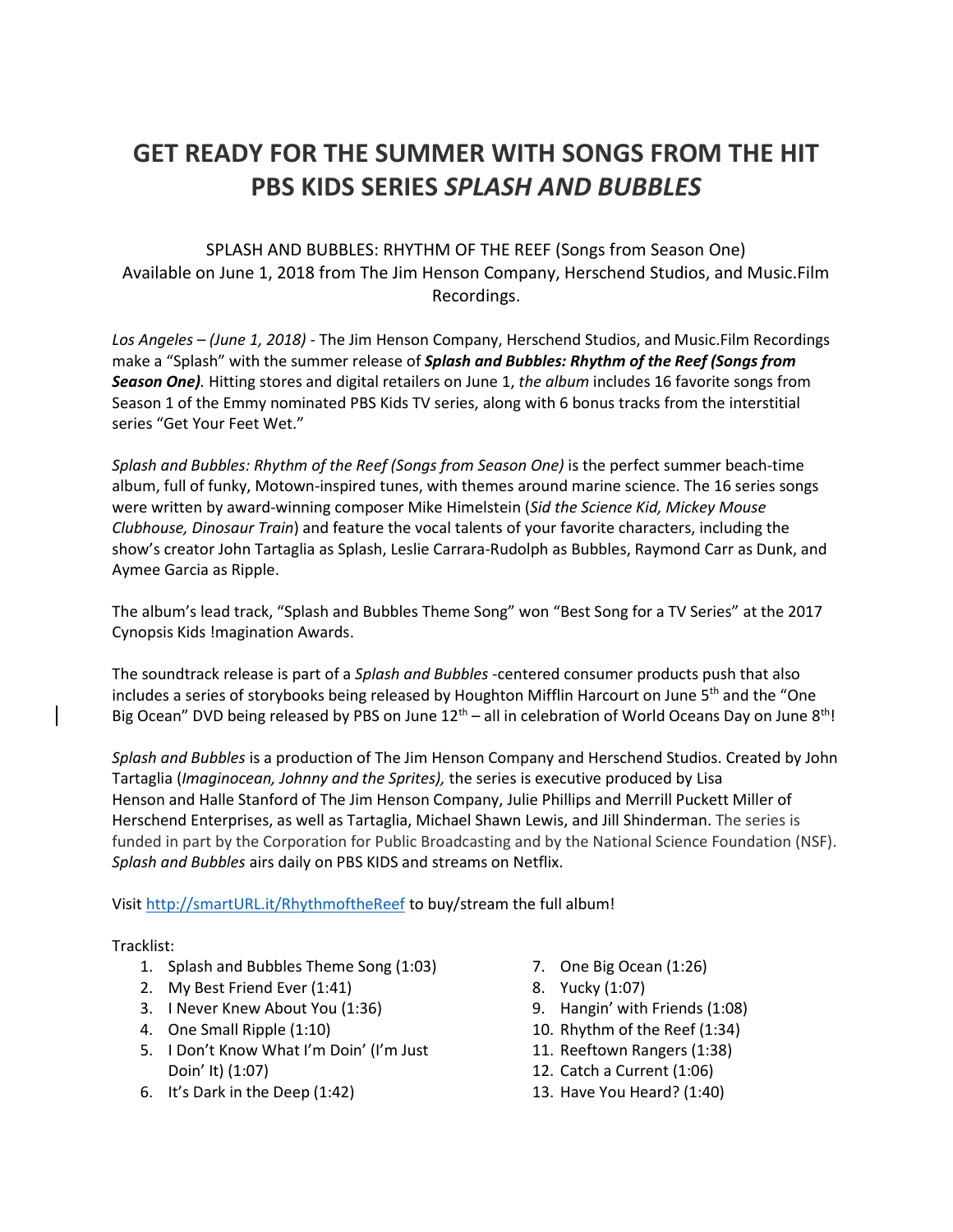- 14. Keep It Clean (1:11)
- 15. Only in the Ocean (0:33)
- 16. And So We Celebrate (Coral Day) (1:41)

Bonus Tracks from "Get Your Feet Wet"

17. Living It Up (1:06)

- 18. So Many Kinds of Fish (1:07)
- 19. The Parrotfish Song (0:51)
- 20. No Bones (0:47)
- 21. The Changing Tide (1:07)
- 22. Seasonal Pond (0:52)

#### **ABOUT MUSIC.FILM RECORDINGS**

Music.Film Recordings is the new soundtrack label launched by music services specialist Cutting Edge Group, a Grammy Award-winning music company for film, television, advertising, and games, and owner of the world's preeminent independent film music catalog, including Academy Award winners *The King's Speech* and *Whiplash*, the *John Wick* franchise, and Academy Award-nominated *Sicario.* Music.Film Recordings provides its partners with a full suite of creative, marketing, promotional, licensing and distribution services. Music.Film Recordings is distributed worldwide by Universal Music Distribution, in partnership with iconic soundtrack label Varèse Sarabande Records wherever music is sold, downloaded, or streamed. Upcoming Music.Film Recordings titles include *Sicario: Day of the Soldado* composed by Hildur Guðnadóttir and Jeff Beal's *Shock and Awe*.

For more information about Cutting Edge Group, visit [http://www.cuttingedgegroup.com.](http://www.cuttingedgegroup.com/) For licensing requests, visi[t www.music.film.](http://www.music.film/)

#### **About The Jim Henson Company**

The Jim Henson Company has remained an established leader in family entertainment for over 60 years and is recognized worldwide as an innovator in puppetry, animatronics and digital animation. Best known as creators of the world-famous Muppets, Henson has received over 50 Emmy Awards and nine Grammy Awards. Recent credits include *Julie's Greenroom* (Netflix), *Dot.* (Sprout/Hulu), *Splash and Bubbles* (PBS), *Word Party* (Netflix), *Doozers* (Hulu/ Sprout), and the Emmy®-nominated *Sid the Science Kid* (PBS), *Dinosaur Train* (PBS), and *Pajanimals*(Sprout). Television productions include *Fraggle Rock*, *The Storyteller* and the sci-fi cult series *Farscape*. Features include Disney's *Alexander and the Terrible, Horrible, No Good, Very Bad Day*, as well as *The Dark Crystal*, *Labyrinth*, M*irrorMask*, and *Jim Henson's Turkey Hollow*. The Company is currently in production on the upcoming Netflix original series *The Dark Crystal: Age of Resistance*. Projects in development include the highly anticipated film *Fraggle Rock*.

With additional locations in New York and London, The Jim Henson Company is headquartered in Los Angeles on the historic Charlie Chaplin lot, complete with soundstage and postproduction facilities. The Company is home to Jim Henson's Creature Shop™, a pre-eminent character-building and visual effects group with international film, television, theme park and advertising clients, as well as Henson Recording Studios, one of the music industry's top recording facilities known for its world-class blend of state-ofthe-art and vintage equipment. The Company's Henson Alternative brand is currently touring *Puppet-Up!– Uncensored*, a live puppet improvisational show, and its feature *The Happytime Murders*, starring Melissa McCarthy, will be released in August 2018.

[http://www.henson.com](http://www.henson.com/) [www.facebook.com/hensoncompany](http://www.facebook.com/hensoncompany) [www.twitter.com/hensoncompany](http://www.twitter.com/hensoncompany)

### **About Herschend Enterprises and Herschend Studios**